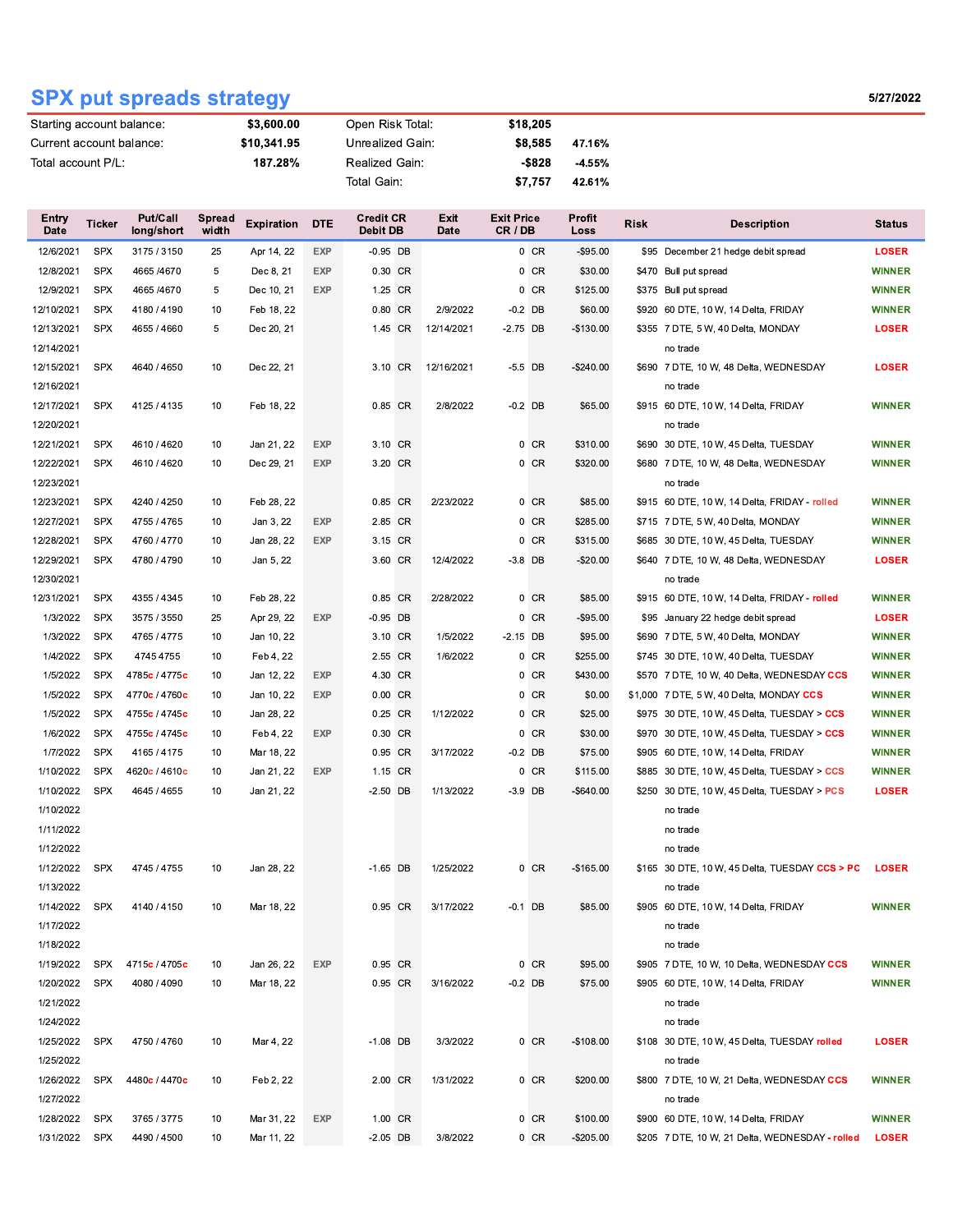| 1/31/2022 | <b>SPX</b> | 4450 / 4460                | 10 | Feb 7, 22  | <b>EXP</b> | 3.10 CR    |           |             | $0$ CR    | \$310.00     | \$690 7 DTE, 10 W, 41 Delta, MONDAY                          | <b>WINNER</b> |
|-----------|------------|----------------------------|----|------------|------------|------------|-----------|-------------|-----------|--------------|--------------------------------------------------------------|---------------|
| 2/1/2022  | <b>SPX</b> | 4265 / 4275                | 10 | Mar 4, 22  |            | 1.35 CR    | 2/23/2022 |             | $0$ CR    | \$135.00     | \$865  30 DTE, 10 W, 20 Delta, TUESDAY-rolled                | <b>WINNER</b> |
| 2/2/2022  | <b>SPX</b> | 4550 / 4560                | 10 | Feb 9, 22  |            | 3.10 CR    | 2/8/2022  |             | $0$ CR    | \$310.00     | \$690 7 DTE, 10 W, 40 Delta, WEDNESDAY <b>-rolled</b>        | <b>WINNER</b> |
| 2/4/2022  | <b>SPX</b> | 3915 / 3925                | 10 | Apr 14, 22 |            | 0.95 CR    | 3/24/2022 |             | -0.2 DB   | \$75.00      | \$905 69 DTE, 10 W, 14 Delta, FRIDAY                         | <b>WINNER</b> |
| 2/4/2022  | <b>SPX</b> | 3150 / 3125                | 25 | Jun 17, 22 | 21         | $-0.95$ DB |           |             |           |              | \$95 February 22 hedge debit spread                          | <b>OPEN</b>   |
| 2/7/2022  | <b>SPX</b> | 4390 / 4400                | 10 | Feb 14, 22 | <b>EXP</b> | 1.45 CR    |           |             | $0$ CR    | \$145.00     | \$855 7 DTE, 10 W, 20 Delta, MONDAY -rolled                  | <b>WINNER</b> |
| 2/8/2022  | <b>SPX</b> | 4550 / 4560                | 10 | Mar 9, 22  |            | $-3.20$ DB | 3/3/2022  |             | $0$ CR    | $-$320.00$   | \$320 7 DTE, 10 W, 40 Delta, WEDNESDAY-roll                  | <b>LOSER</b>  |
| 2/8/2022  | <b>SPX</b> | 4435 / 4445                | 10 | Mar 11, 22 |            | 2.75 CR    | 3/10/2022 |             | $0$ CR    | \$275.00     |                                                              | <b>WINNER</b> |
| 2/9/2022  | <b>SPX</b> | 4535 / 4545                | 10 | Feb 16, 22 |            | 3.10 CR    | 2/16/2022 |             | 0 CR      | \$310.00     | \$690 7 DTE, 10 W, 40 Delta, WEDNESDAY-rolled                | <b>WINNER</b> |
| 2/10/2022 | <b>SPX</b> | 4575c / 4565c              | 10 | Feb 16, 22 |            | 3.50 CR    | 2/16/2022 | $-0.05$ DB  |           | \$345.00     | \$650 6 DTE, 10 W, 32 Delta, THURSDAY-CCS                    | <b>WINNER</b> |
| 2/11/2022 | <b>SPX</b> | 4525c / 4515c              | 10 | Feb 14, 22 |            | 1.80 CR    | 2/14/2022 | $-0.05$ DB  |           | \$175.00     | \$820 3 DTE, 10 W, 19 Delta, WEDNESDAY-CCS                   | <b>WINNER</b> |
| 2/14/2022 | <b>SPX</b> | 4490c / 4480c              | 10 | Feb 22, 22 | <b>EXP</b> | 3.45 CR    |           |             | $0$ CR    | \$345.00     | \$655 8 DTE, 10 W, 30 Delta, MONDAY-CCS                      | <b>WINNER</b> |
| 2/14/2022 | <b>SPX</b> | 4390 / 4400                | 10 | Feb 22, 22 |            | $-2.25$ DB | 2/22/2022 |             | 0 CR      | $-$225.00$   | \$225 8 DTE, 10 W, 20 Delta, MONDAY-roll                     | <b>LOSER</b>  |
| 2/15/2022 | <b>SPX</b> | 4665c / 4655c              | 10 | Mar 18, 22 |            | 2.40 CR    | 3/17/2022 |             | $0$ CR    | \$240.00     | \$760 31 DTE, 10 W, 20 Delta, TUESDAY-CCS                    | <b>WINNER</b> |
| 2/16/2022 | <b>SPX</b> | 4535 / 4545                | 10 | Feb 23, 22 |            | $-2.30$ DB | 2/23/2022 |             | 0 CR      | $-$230.00$   | \$230 7 DTE, 10 W, 40 Delta, WEDNESDAY-roll                  | <b>LOSER</b>  |
| 2/16/2022 | <b>SPX</b> | 4410 / 4420                | 10 | Feb 23, 22 |            | 2.25 CR    | 2/23/2022 |             | $0$ CR    | \$225.00     | \$775 7 DTE, 10 W, 35 Delta, WEDNESDAY                       | <b>WINNER</b> |
| 2/17/2022 | <b>SPX</b> | 4460c / 4450c              | 10 | Feb 23, 22 |            | 3.45 CR    | 2/23/2022 | $-0.05$ DB  |           | \$340.00     | \$655 6 DTE, 10 W, 30 Delta, THURSDAY                        | <b>WINNER</b> |
| 2/17/2022 | <b>SPX</b> | 4555c / 4545c              | 10 | Feb 23, 22 |            | 0.70 CR    | 2/23/2022 | $-0.05$ DB  |           | \$65.00      | \$930 6 DTE, 10 W, 07 Delta, THURSDAY                        | <b>WINNER</b> |
| 2/18/2022 |            |                            |    |            |            |            |           |             |           |              | no trade                                                     |               |
| 2/22/2022 | <b>SPX</b> | 4390 / 4400                | 10 | Mar 25, 22 | <b>EXP</b> | -4.70 DB   |           |             | $0$ CR    | -\$470.00    | \$470   8 DTE, 10 W, 20 Delta, MONDAY-roll                   | <b>LOSER</b>  |
| 2/22/2022 | <b>SPX</b> | 4380c / 4370c              | 10 | Mar 2, 22  |            | 4.40 CR    | 2/25/2022 |             | 0 CR      | \$440.00     | \$560 8 DTE, 10 W, 40 Delta, TUESDAY <b>-rolled</b>          | <b>WINNER</b> |
| 2/23/2022 | <b>SPX</b> | 4535 / 4545                | 10 | May 20, 22 |            | $-3.90$ DB | 5/20/2022 | $-6.10$ DB  |           | $-$1,000.00$ | \$390 7 DTE, 10 W, 40 Delta, WEDNESDAY-roll                  | <b>LOSER</b>  |
| 2/23/2022 | <b>SPX</b> | 4410 / 4420                | 10 | Apr 1, 22  |            | $-4.35$ DB | 3/29/2022 |             | $0$ CR    | -\$435.00    | \$435 7 DTE, 10 W, 35 Delta, WEDNESDAY                       | <b>LOSER</b>  |
| 2/23/2022 | SPX        | 4365c / 4355c              | 10 | Feb 25, 22 |            | 3.05 CR    | 2/25/2022 |             | $0$ CR    | \$305.00     | \$695 2 DTE, 10 W, 30 Delta, WEDNESDAY-rolled                | <b>WINNER</b> |
| 2/23/2022 | <b>SPX</b> | 4555c / 4545c              | 10 | May 20, 22 |            | 3.20 CR    | 5/6/2022  | -0.1 DB     |           | \$310.00     | \$680 86 DTE, 10 W, 28 Delta, WEDNESDAY                      | <b>WINNER</b> |
| 2/23/2022 | <b>SPX</b> | 4430c / 4420c              | 10 | Apr 1, 22  |            | 4.15 CR    | 3/29/2022 |             | $0$ CR    | \$415.00     | \$585 37 DTE, 10 W, 34 Delta, WEDNESDAY                      | <b>WINNER</b> |
| 2/23/2022 | <b>SPX</b> | 4265c / 4255c              | 10 | Feb 28, 22 |            | 0.80 CR    | 2/25/2022 |             | $0$ CR    | \$80.00      | \$915 60 DTE, 10 W, 14 Delta, FRIDAY-roll                    | <b>WINNER</b> |
| 2/23/2022 | <b>SPX</b> | 4275c / 4265c              | 10 | Mar 4, 22  |            | $-0.10$ DB | 2/25/2022 |             | $0$ CR    | $-$10.00$    | \$10 30 DTE, 10 W, 20 Delta, TUESDAY - rolled                | <b>LOSER</b>  |
| 2/24/2022 | <b>SPX</b> | 3590 / 3600                | 10 | Apr 29, 22 |            | 1.05 CR    | 4/22/2022 |             | $0$ CR    | \$105.00     | \$895 64 DTE, 10 W, 14 Delta, THURSDAY                       | <b>WINNER</b> |
| 2/24/2022 | <b>SPX</b> | 4365c / 4355c              | 10 | Feb 28, 22 |            | 0.60 CR    | 2/25/2022 |             | $0$ CR    | \$60.00      | \$940 4 DTE, 10 W, 05 Delta, THURSDAY                        | <b>WINNER</b> |
| 2/25/2022 | <b>SPX</b> | 4355 / 4365                | 10 | Mar 7, 22  |            | $-1.20$ DB | 3/7/2022  |             | $0$ CR    | $-$120.00$   | \$120  2 DTE, 10 W, 30 Delta, WEDNESDAY- <mark>rolled</mark> | <b>LOSER</b>  |
| 2/25/2022 | <b>SPX</b> | 4380 / 4390                | 10 | Apr 29, 22 |            | -4.90 DB   | 4/20/2022 |             | -0.1 DB   | $-$500.00$   | \$915 60 DTE, 10 W, 14 Delta, FRIDAY-roll                    | <b>LOSER</b>  |
| 2/25/2022 | <b>SPX</b> | 4385c / 4375c              | 10 | Mar 7, 22  |            | $-0.70$ DB | 3/7/2022  | -0.1 DB     |           | $-$80.00$    | \$70 4 DTE, 10 W, 05 Delta, THURSDAY                         | <b>LOSER</b>  |
| 2/25/2022 | <b>SPX</b> | 4430 / 4440                | 10 | Apr 4, 22  | EXP        | $-3.00$ DB |           |             | $0$ CR    | $-$300.00$   | \$300 30 DTE, 10 W, 20 Delta, TUESDAY - roll                 | <b>LOSER</b>  |
|           | <b>SPX</b> |                            |    |            |            |            |           |             |           |              |                                                              | <b>LOSER</b>  |
| 2/25/2022 |            | 4370 / 4380<br>4150 / 4160 | 10 | Mar 2, 22  |            | $-1.60$ DB | 3/2/2022  |             | -0.1 DB   | $-$170.00$   | \$160   8 DTE, 10 W, 40 Delta, TUESDAY-roll                  |               |
| 2/25/2022 | <b>SPX</b> |                            | 10 | Mar 4, 22  | EXP        | 0.95 CR    |           |             | $0$ CR    | \$95.00      | \$905 7 DTE, 10 W, 14 Delta, TUESDAY                         | <b>WINNER</b> |
| 2/28/2022 | SPX        | 4345 / 4355                | 10 | Mar 2, 22  | EXP        | $-1.80$ DB |           |             | $0$ CR    | $-$180.00$   | \$180 7 DTE, 10 W, 14 Delta, TUESDAY                         | <b>LOSER</b>  |
| 2/28/2022 | <b>SPX</b> | 4400c / 4390c              | 10 | Mar 2, 22  |            | 5.90 CR    | 3/2/2022  |             | $0$ CR    | \$590.00     | \$410 2 DTE, 10 W, 30 Delta, TUESDAY-rolled                  | <b>WINNER</b> |
| 3/1/2022  | <b>SPX</b> | 4510c / 4500c              | 10 | Mar 11, 22 |            | 2.10 CR    | 3/10/2022 |             | -0.1 DB   | \$200.00     | \$790 10 DTE, 10 W, 16 Delta, TUESDAY                        | <b>WINNER</b> |
| 3/1/2022  | <b>SPX</b> | 4410c / 4400c              | 10 | Mar 25, 22 |            | 4.30 CR    | 3/22/2022 |             | $0$ CR    | \$430.00     | \$570 24 DTE, 10 W, 38 Delta, TUESDAY                        | <b>WINNER</b> |
| 3/2/2022  | <b>SPX</b> | 4390 / 4400                | 10 | May 20, 22 | <b>EXP</b> | $-5.40$ DB |           | $-14.60$ DB |           | -\$2,000.00  | \$540 78 DTE, 10 W, 49 Delta, WEDNESDAY-roll                 | <b>LOSER</b>  |
| 3/2/2022  | <b>SPX</b> | 4175 / 4185                | 10 | Mar 9, 22  |            | 0.90 CR    | 3/8/2022  |             | $0$ CR    | \$90.00      | \$910 7 DTE, 10 W, 14 Delta, WEDNESDAY                       | <b>WINNER</b> |
| 3/3/2022  | <b>SPX</b> | 4750 / 4760                | 10 | Jun 17, 22 | 21         | $-2.70$ DB |           |             |           |              |                                                              | <b>OPEN</b>   |
| 3/3/2022  | SPX        | 4460c / 4450c              | 10 | Mar 4, 22  | <b>EXP</b> | 1.00 CR    |           |             | $0$ CR    | \$100.00     | \$900 1 DTE, 10 W, 12 Delta, THURSDAY                        | <b>WINNER</b> |
| 3/3/2022  | <b>SPX</b> | 4430 / 4440                | 10 | Mar 9, 22  |            | $-3.80$ DB | 3/8/2022  |             | $0$ CR    | -\$380.00    | \$380 7 DTE, 10 W, 40 Delta, WEDNESDAY-rolled                | <b>LOSER</b>  |
| 3/3/2022  | SPX        | 4455c / 4445c              | 10 | Mar 9, 22  |            | 3.90 CR    | 3/7/2022  |             | $-0.1$ DB | \$380.00     | \$610 6 DTE, 10 W, 33 Delta, WEDNESDAY                       | <b>WINNER</b> |
| 3/7/2022  | <b>SPX</b> | 4355 / 4365                | 10 | Jun 30, 22 | 34         | $-5.60$ DB |           |             |           |              | \$560 115 DTE, 10 W, 55 Delta, WEDNESDAY-roll                | <b>OPEN</b>   |
| 3/7/2022  | SPX        | 4375c / 4365c              | 10 | Jun 30, 22 | 34         | 5.35 CR    |           |             |           |              | \$465 115 DTE, 10 W, 44 Delta, WEDNESDAY                     | <b>OPEN</b>   |
| 3/7/2022  | <b>SPX</b> | 4315c / 4305c              | 10 | Mar 18, 22 |            | 4.35 CR    | 3/18/2022 |             | $0$ CR    | \$435.00     | \$565 7 DTE, 10 W, 40 Delta, WEDNESDAY                       | <b>WINNER</b> |
| 3/8/2022  | <b>SPX</b> | 4195c / 4185c              | 10 | Mar 9, 22  |            | 0.45 CR    | 3/8/2022  |             | $0$ CR    | \$45.00      | \$955 7 DTE, 10 W, 14 Delta, WEDNESDAY-roll                  | <b>WINNER</b> |
| 3/8/2022  | <b>SPX</b> | 4250 / 4260                | 10 | Jul 15, 22 |            | $-5.70$ DB | 5/6/2022  |             | $0$ CR    | $-$570.00$   |                                                              | LOSER         |
| 3/8/2022  | SPX        | 4270c / 4260c              | 10 | Jul 15, 22 | 49         | 5.40 CR    |           |             |           |              | \$460 128 DTE, 10 W, 46 Delta, WEDNESDAY                     | <b>OPEN</b>   |
| 3/8/2022  | <b>SPX</b> | 4360 / 4370                | 10 | Jul 15, 22 | 49         | $-5.10$ DB |           |             |           |              | \$510 129 DTE, 10 W, 53 Delta, WEDNESDAY-roll                | <b>OPEN</b>   |
| 3/8/2022  | <b>SPX</b> | 4280c / 4270c              | 10 | Jul 15, 22 | 49         | 4.85 CR    |           |             |           |              | \$515 128 DTE, 10 W, 46 Delta, WEDNESDAY                     | <b>OPEN</b>   |
| 3/8/2022  | <b>SPX</b> | 4450c / 4440c              | 10 | Apr 8, 22  |            | 3.25 CR    | 4/5/2022  |             | $0$ CR    | \$325.00     | \$675  31 DTE, 10 W, 28 Delta, TUE                           | <b>WINNER</b> |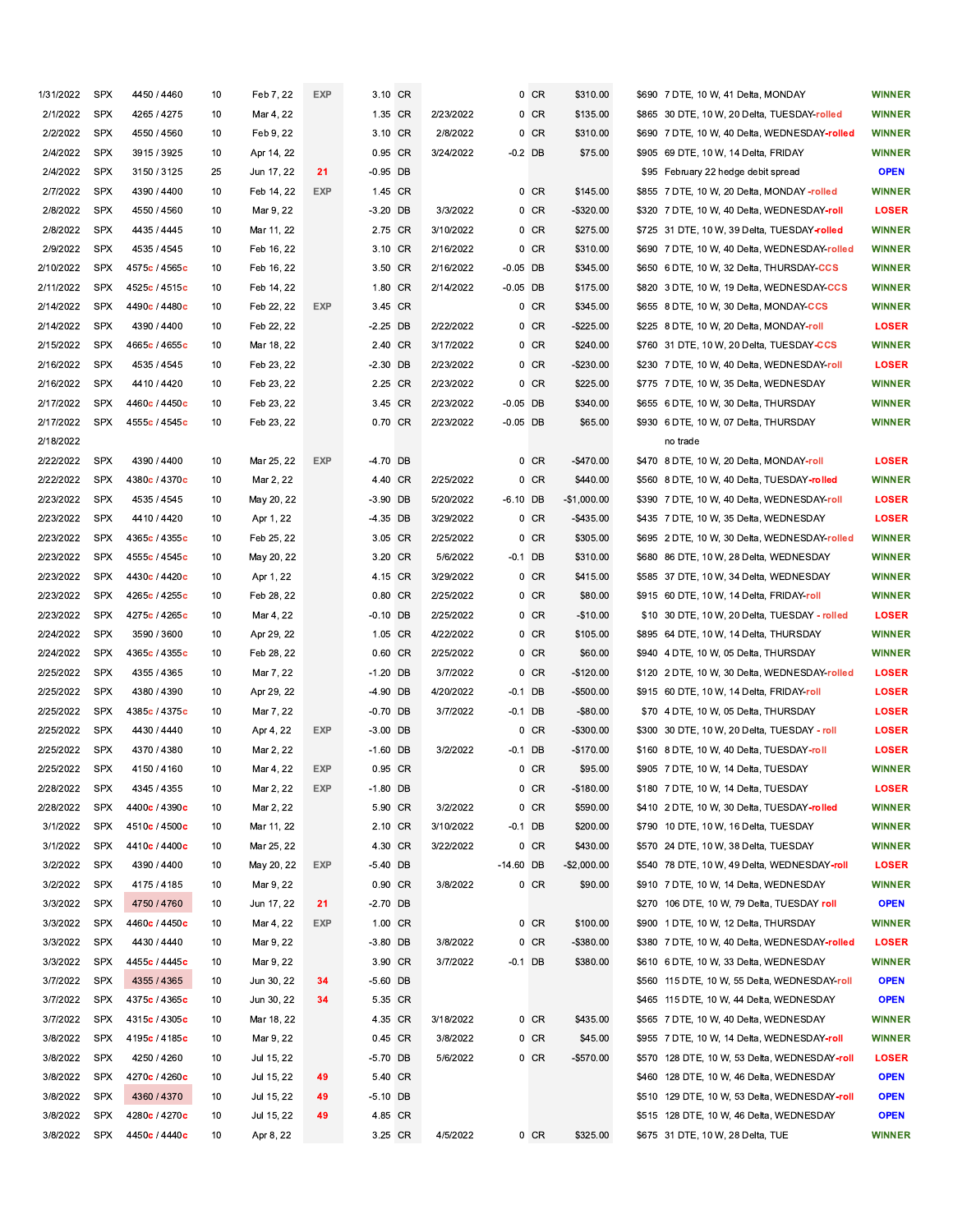| 3/8/2022  | <b>SPX</b> | 4260 / 4270   | 10 | Jul 29, 22 | 63         | $-4.50$ DB  |           |             |              | \$450 143 DTE, 10 W, 47 Delta, WEDNESDAY-roll       | <b>OPEN</b>   |
|-----------|------------|---------------|----|------------|------------|-------------|-----------|-------------|--------------|-----------------------------------------------------|---------------|
| 3/8/2022  | <b>SPX</b> | 4470c / 4460c | 10 | Jul 29, 22 | 63         | 4.90 CR     |           |             |              | \$510 143 DTE, 10 W, 40 Delta, WED                  | <b>OPEN</b>   |
| 3/10/2022 | <b>SPX</b> | 4390 / 4400   | 10 | Aug 19, 22 | 84         | $-5.20$ DB  |           |             |              | \$520 162 DTE, 10 W, 58 Delta, TUESDAY - roll       | <b>OPEN</b>   |
| 3/10/2022 | <b>SPX</b> | 4410c / 4400c | 10 | Aug 19, 22 | 84         | 5.00 CR     |           |             |              | \$500 162 DTE, 10 W, 42 Delta, THURSDAY             | <b>OPEN</b>   |
| 3/16/2022 | <b>SPX</b> | 4430c / 4420c | 10 | Mar 18, 22 |            | 2.20 CR     | 3/18/2022 | $0$ CR      | \$220.00     | \$780 2 DTE, 10 W, 12 Delta, WED - rolled           | <b>WINNER</b> |
| 3/17/2022 | <b>SPX</b> | 4360 / 4370   | 10 | Apr 13, 22 |            | $-5.00$ DB  | 4/13/2022 | $0$ CR      | $-$500.00$   | \$500 27 DTE, 10 W, 52 Delta, THU                   | <b>LOSER</b>  |
| 3/17/2022 | <b>SPX</b> | 3805 / 3815   | 10 | May 20, 22 |            | 1.05 CR     | 4/4/2022  | $-0.25$ DB  | \$80.00      | \$895 60 DTE, 10 W, 14 Delta, FRI                   | <b>WINNER</b> |
| 3/18/2022 | <b>SPX</b> | 4430 / 4440   | 10 | May 6, 22  |            | $-12.10$ DB | 5/2/2022  | 0 CR        | $-$1,210.00$ | \$1,210 2 DTE, 10 W, 12 Delta, WED - roll           | <b>LOSER</b>  |
| 3/21/2022 | <b>SPX</b> | 4340 / 4350   | 10 | Mar 23, 22 | <b>EXP</b> | 1.25 CR     |           | $0$ CR      | \$125.00     | \$875 2 DTE, 10 W, 17 Delta, MON                    | <b>WINNER</b> |
| 3/22/2022 | <b>SPX</b> | 4480 / 4490   | 10 | Mar 30, 22 | <b>EXP</b> | $-3.50$ DB  |           | $0$ CR      | $-$350.00$   | \$350 8 DTE, 10 W, 48 Delta, TUE - roll             | <b>LOSER</b>  |
| 3/22/2022 | <b>SPX</b> | 4470 / 4480   | 10 | Mar 28, 22 | <b>EXP</b> | 3.10 CR     |           | $0$ CR      | \$310.00     | \$690 6 DTE, 10 W, 40 Delta, TUE                    | <b>WINNER</b> |
| 3/25/2022 | <b>SPX</b> | 4015 / 4025   | 10 | May 31, 22 |            | 1.00 CR     | 5/19/2022 | $0$ CR      | \$100.00     | \$900 60 DTE, 10 W, 14 Delta, FRI                   | <b>WINNER</b> |
| 3/28/2022 | <b>SPX</b> | 4525 / 4535   | 10 | Apr 4, 22  | <b>EXP</b> | 3.10 CR     |           | $0$ CR      | \$310.00     | \$690 7 DTE, 10 W, 39 Delta, MON                    | <b>WINNER</b> |
| 3/29/2022 | <b>SPX</b> | 4590 / 4600   | 10 | Apr 6, 22  |            | 3.10 CR     | 4/6/2022  | $0$ CR      | \$310.00     | \$690 8 DTE, 10 W, 40 Delta, TUE                    | <b>WINNER</b> |
| 3/29/2022 | <b>SPX</b> | 4630c / 4620c | 10 | Apr 1, 22  |            | $-3.95$ DB  | 4/1/2022  | $-0.1$ DB   | $-$405.00$   | \$395 37 DTE, 10 W, 34 Delta, WED - roll            | <b>LOSER</b>  |
| 3/29/2022 | <b>SPX</b> | 4610 / 4620   | 10 | Apr 1, 22  |            | 3.35 CR     | 4/1/2022  | 0 CR        | \$335.00     | \$665 7 DTE, 10 W, 35 Delta, WED - roll             | <b>WINNER</b> |
| 4/1/2022  | <b>SPX</b> | 4610 / 4620   | 10 | May 20, 22 | <b>EXP</b> | $-5.00$ DB  |           | $-5.00$ DB  | $-$1,000.00$ | \$500 48 DTE, 10 W, 62 Delta, FRI - roll #125       | <b>LOSER</b>  |
| 4/1/2022  | <b>SPX</b> | 4630c / 4620c | 10 | May 20, 22 |            | 4.40 CR     | 5/5/2022  | $-0.1$ DB   | \$430.00     | \$560 48 DTE, 10 W, 37 Delta, FRI                   | <b>WINNER</b> |
| 4/1/2022  | <b>SPX</b> | 4050 / 4060   | 10 | May 31, 22 | 4          | 1.05 CR     |           |             |              | \$895 60 DTE, 10 W, 14 Delta, FRI                   | <b>OPEN</b>   |
| 4/4/2022  | <b>SPX</b> | 4545 / 4555   | 10 | Apr 11, 22 |            | 3.30 CR     | 4/7/2022  | $0$ CR      | \$330.00     | \$670 7 DTE, 10 W, 40 Delta, MON - roll to #134     | <b>WINNER</b> |
| 4/5/2022  | <b>SPX</b> | 4570 / 4580   | 10 | Aug 19, 22 | 84         | $-5.80$ DB  |           |             |              | \$580 136 DTE, 10 W, 49 Delta, TUE - roll #109      | <b>OPEN</b>   |
| 4/5/2022  | <b>SPX</b> | 4650c / 4640c | 10 | Aug 19, 22 | 84         | 5.70 CR     |           |             |              | \$430 136 DTE, 10 W, 46 Delta, TUE - #130 IC        | <b>OPEN</b>   |
| 4/6/2022  | <b>SPX</b> | 4590 / 4600   | 10 | May 27, 22 |            | -4.55 DB    |           | $-5.45$ DB  | $-$1,000.00$ | \$455 51 DTE, 10 W, 46 Delta, TUE - roll #130       | <b>LOSER</b>  |
| 4/6/2022  | <b>SPX</b> | 4590 / 4600   | 10 | May 27, 22 |            | 5.50 CR     |           | $-10$ DB    | -\$450.00    | \$450 51 DTE, 10 W, 46 Delta, TUE                   | <b>LOSER</b>  |
| 4/7/2022  | <b>SPX</b> | 4510 / 4525   | 15 | Apr 14, 22 |            | 0.55 CR     | 4/14/2022 | $0$ CR      | \$55.00      | \$945 7 DTE, 15 W, 73 Delta, THU - roll #129        | <b>WINNER</b> |
| 4/14/2022 | <b>SPX</b> | 4500 / 4520   | 20 | May 16, 22 |            | $-4.70$ DB  | 5/9/2022  | 0 CR        | $-$470.00$   | \$470 32 DTE, 20 W, 64 Delta, THU - roll #134       | <b>LOSER</b>  |
| 4/14/2022 | <b>SPX</b> | 4530c / 4520c | 10 | May 16, 22 |            | 4.30 CR     | 5/6/2022  | $-0.1$ DB   | \$420.00     | \$570 32 DTE, 10 W, 36 Delta, THU                   | <b>WINNER</b> |
| 4/21/2022 | SPX        | 4525c / 4515c | 10 | Apr 29, 22 |            | 1.70 CR     | 4/22/2022 | $0$ CR      | \$170.00     | \$830 9 DTE, 10 W, 15 Delta, THU                    | <b>WINNER</b> |
| 4/22/2022 | <b>SPX</b> | 4330 / 4340   | 10 | Apr 29, 22 |            | -1.45 DB    | 4/26/2022 | $0$ CR      | $-$145.00$   | \$145 7 DTE, 10 W, 48 Delta, FRI                    | <b>LOSER</b>  |
| 4/22/2022 | <b>SPX</b> | 4405c / 4395c | 10 | Apr 29, 22 |            | 3.45 CR     | 4/26/2022 | 0 CR        | \$345.00     | \$655 7 DTE, 10 W, 35 Delta, FRI                    | <b>WINNER</b> |
| 4/22/2022 | <b>SPX</b> | 3975 / 3985   | 10 | Jun 17, 22 | 21         | 1.70 CR     |           |             |              | \$830 56 DTE, 10 W, 21 Delta, FRI                   | <b>OPEN</b>   |
| 4/22/2022 | SPX        | 4455c / 4445c | 10 | May 6, 22  |            | 5.40 CR     | 5/2/2022  | $-0.2$ DB   | \$520.00     | \$460 14 DTE, 10 W, 23 Delta, FRI, 2 contracts      | <b>WINNER</b> |
| 4/22/2022 | <b>SPX</b> | 4410c / 4400c | 10 | May 20, 22 |            | 8.60 CR     | 5/17/2022 | $-0.1$ DB   | \$850.00     | \$140 27 DTE, 10 W, 35 Delta, FRI (AM), 2 contracts | <b>WINNER</b> |
| 4/25/2022 | <b>SPX</b> | 3890 / 3900   | 10 | Jun 30, 22 | 34         | 1.65 CR     |           |             |              | \$835 66 DTE, 10 W, 20 Delta, MON                   | <b>OPEN</b>   |
| 4/26/2022 | <b>SPX</b> | 4220 / 4230   | 10 | Apr 29, 22 |            | $-3.90$ DB  | 4/29/2022 | $0$ CR      | -\$390.00    | \$390 7 DTE, 10 W, 48 Delta, FRI                    | <b>LOSER</b>  |
| 4/26/2022 | <b>SPX</b> | 4250c / 4240c | 10 | Apr 29, 22 |            | 3.85 CR     | 4/28/2022 | $0$ CR      | \$385.00     | \$615 7 DTE, 10 W, 35 Delta, FRI                    | <b>WINNER</b> |
| 4/27/2022 | <b>SPX</b> | 3800 / 3810   | 10 | Jun 30, 22 | 34         | 1.65 CR     |           |             |              | \$835 64 DTE, 10 W, 20 Delta, WED                   | <b>OPEN</b>   |
| 4/28/2022 | <b>SPX</b> | 4240 / 4250   | 10 | Apr 29, 22 |            | $-2.25$ DB  | 4/29/2022 | $0$ CR      | $-$225.00$   | \$225 7 DTE, 10 W, 35 Delta, FRI                    | <b>LOSER</b>  |
| 4/29/2022 | <b>SPX</b> | 4190 / 4200   | 10 | Apr 29, 22 |            | $-2.50$ DB  | 4/29/2022 | $0$ CR      | $-$250.00$   | \$250 7 DTE, 10 W, 48 Delta, FRI                    | <b>LOSER</b>  |
| 4/29/2022 | SPX        | 4235c / 4225c | 10 | Apr 29, 22 |            | 3.20 CR     | 4/29/2022 | $-0.35$ DB  | \$285.00     | \$680 0 DTE, 10 W, 42 Delta, FRI                    | <b>WINNER</b> |
| 4/29/2022 | <b>SPX</b> | 4190 / 4200   | 10 | Apr 29, 22 |            | $-3.90$ DB  | 4/29/2022 | $0$ CR      | -\$390.00    | \$390 7 DTE, 10 W, 35 Delta, FRI                    | <b>LOSER</b>  |
| 4/29/2022 | <b>SPX</b> | 4235c / 4225c | 10 | Apr 29, 22 |            | 3.90 CR     | 4/29/2022 | $-0.35$ DB  | \$355.00     | \$610 0 DTE, 10 W, 42 Delta, FRI                    | <b>WINNER</b> |
| 4/29/2022 | <b>SPX</b> | 4190 / 4200   | 10 | May 18, 22 |            | $-9.20$ DB  | 5/10/2022 | $0$ CR      | $-$ \$920.00 | \$920 7 DTE, 10 W, 35 Delta, FRI (2 contracts)      | <b>LOSER</b>  |
| 4/29/2022 | SPX        | 4225c / 4215c | 10 | May 18, 22 |            | 9.70 CR     | 5/10/2022 | $0$ CR      | \$970.00     | \$30 7 DTE, 10 W, 35 Delta, FRI (2 contracts)       | <b>WINNER</b> |
| 5/2/2022  | <b>SPX</b> | 4325 / 4310   | 15 | Jun 10, 22 | 14         | 0.30 CR     |           |             |              | \$970 39 DTE, 10 W, 77 Delta, MON (2 contracts)     | <b>OPEN</b>   |
| 5/6/2022  | <b>SPX</b> | 4130 / 4140   | 10 | Jul 15, 22 | 49         | $-1.15$ DB  |           |             |              | \$115 128 DTE, 10 W, 53 Delta, WEDNESDAY-roll       | <b>OPEN</b>   |
| 5/6/2022  | <b>SPX</b> | 3680 / 3690   | 10 | Jul 15, 22 | 49         | 1.65 CR     |           |             |              | \$835 69 DTE, 10 W, 20 Delta, FRIDAY                | <b>OPEN</b>   |
| 5/9/2022  | <b>SPX</b> | 4050 / 4070   | 20 | May 16, 22 | EXP        | $-8.65$ DB  |           | $-11.35$ DB | $-$2,000.00$ | \$865 32 DTE, 20 W, 64 Delta, THU - roll            | <b>LOSER</b>  |
| 5/9/2022  | <b>SPX</b> | 4070c / 4050c | 20 | May 16, 22 |            | 8.35 CR     | 5/13/2022 | $0$ CR      | \$835.00     | \$165 7 DTE, 20 W, 44 Delta, MON - roll             | <b>WINNER</b> |
| 5/10/2022 | <b>SPX</b> | 4060 / 4070   | 10 | May 18, 22 |            | $-4.50$ DB  | 5/18/2022 | $0$ CR      | $-$ \$450.00 | \$450 7 DTE, 10 W, 35 Delta, FRI (2 contracts)      | <b>LOSER</b>  |
| 5/10/2022 | <b>SPX</b> | 4080c / 4070c | 10 | May 18, 22 |            | 4.30 CR     | 5/18/2022 | $-0.1$ DB   | \$420.00     | \$570 7 DTE, 10 W, 35 Delta, FRI (2 contracts)      | <b>WINNER</b> |
| 5/13/2022 | <b>SPX</b> | 4095c / 4075c | 20 | May 16, 22 | <b>EXP</b> | $-2.40$ DB  |           | $0$ CR      | $-$240.00$   | \$240 7 DTE, 20 W, 44 Delta, MON                    | <b>LOSER</b>  |
| 5/13/2022 | <b>SPX</b> | 3720 / 3730   | 10 | Jul 15, 22 | 49         | 2.05 CR     |           |             |              | \$795 63 DTE, 10 W, 25 Delta, FRI                   | <b>OPEN</b>   |
| 5/16/2022 | <b>SPX</b> | 4050 / 4070   | 20 | Jul 15, 22 | 49         | 9.55 CR     |           |             |              | \$45 60 DTE, 20 W, 54 Delta, MON                    | <b>OPEN</b>   |
| 5/16/2022 | <b>SPX</b> | 4070c / 4050c | 20 | Jul 15, 22 | 49         | 10.35 CR    |           |             |              | -\$35 60 DTE, 20 W, 47 Delta, MON                   | <b>OPEN</b>   |
|           |            |               |    |            |            |             |           |             |              |                                                     |               |